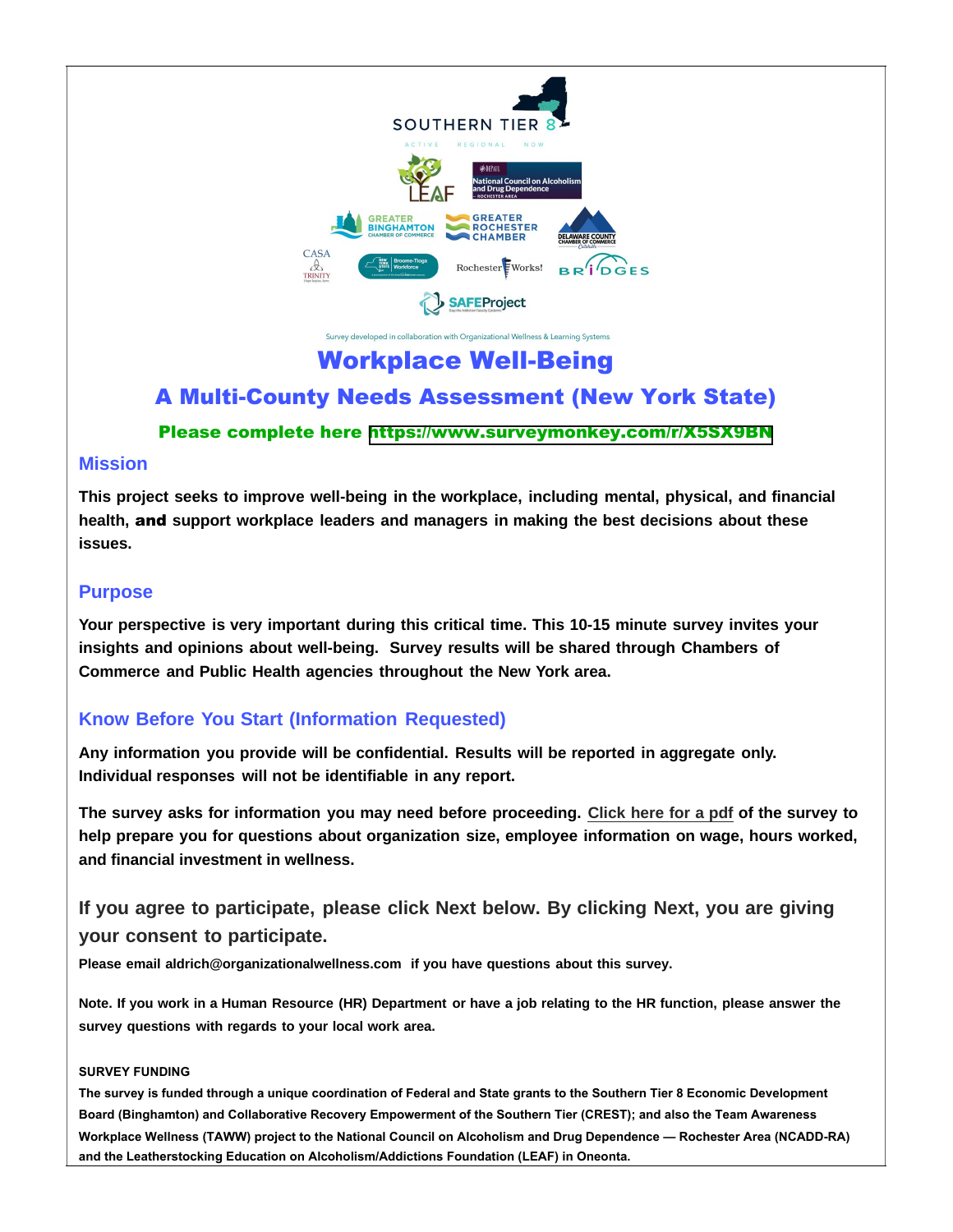| * 1. What is the size of your organization (the total number of people in your organization)?<br>Micro (1 to 10 Employees)<br>Small (11 to 49 Employees)<br>Between Small and Medium (50 to 99 Employees)<br>Medium (100 to 499 Employees)<br>Large (500 or Greater Employees)<br>Don't Know<br>* 2. Which of the following best describes the industry of your organization?<br>* 3. Type of organization<br>For-profit<br>Nonprofit<br>Other (please specify) |                                                                                                                                                                      |
|-----------------------------------------------------------------------------------------------------------------------------------------------------------------------------------------------------------------------------------------------------------------------------------------------------------------------------------------------------------------------------------------------------------------------------------------------------------------|----------------------------------------------------------------------------------------------------------------------------------------------------------------------|
|                                                                                                                                                                                                                                                                                                                                                                                                                                                                 | SECTION 1. BACKGROUND: ABOUT YOUR ORGANIZATION, COMPANY, OR AGENCY<br>Some questions below ask for specific details. If you don't know please offer your best guess. |
|                                                                                                                                                                                                                                                                                                                                                                                                                                                                 |                                                                                                                                                                      |
|                                                                                                                                                                                                                                                                                                                                                                                                                                                                 |                                                                                                                                                                      |
|                                                                                                                                                                                                                                                                                                                                                                                                                                                                 |                                                                                                                                                                      |
|                                                                                                                                                                                                                                                                                                                                                                                                                                                                 |                                                                                                                                                                      |
|                                                                                                                                                                                                                                                                                                                                                                                                                                                                 |                                                                                                                                                                      |
|                                                                                                                                                                                                                                                                                                                                                                                                                                                                 |                                                                                                                                                                      |
|                                                                                                                                                                                                                                                                                                                                                                                                                                                                 |                                                                                                                                                                      |
|                                                                                                                                                                                                                                                                                                                                                                                                                                                                 |                                                                                                                                                                      |
|                                                                                                                                                                                                                                                                                                                                                                                                                                                                 |                                                                                                                                                                      |
|                                                                                                                                                                                                                                                                                                                                                                                                                                                                 |                                                                                                                                                                      |
|                                                                                                                                                                                                                                                                                                                                                                                                                                                                 |                                                                                                                                                                      |
|                                                                                                                                                                                                                                                                                                                                                                                                                                                                 |                                                                                                                                                                      |
|                                                                                                                                                                                                                                                                                                                                                                                                                                                                 |                                                                                                                                                                      |
|                                                                                                                                                                                                                                                                                                                                                                                                                                                                 |                                                                                                                                                                      |
|                                                                                                                                                                                                                                                                                                                                                                                                                                                                 |                                                                                                                                                                      |
|                                                                                                                                                                                                                                                                                                                                                                                                                                                                 |                                                                                                                                                                      |
|                                                                                                                                                                                                                                                                                                                                                                                                                                                                 |                                                                                                                                                                      |
|                                                                                                                                                                                                                                                                                                                                                                                                                                                                 |                                                                                                                                                                      |
|                                                                                                                                                                                                                                                                                                                                                                                                                                                                 | * 4. Zip Code of Your Workplace                                                                                                                                      |
|                                                                                                                                                                                                                                                                                                                                                                                                                                                                 |                                                                                                                                                                      |
|                                                                                                                                                                                                                                                                                                                                                                                                                                                                 |                                                                                                                                                                      |
|                                                                                                                                                                                                                                                                                                                                                                                                                                                                 | 5. Company Name (Optional)                                                                                                                                           |
|                                                                                                                                                                                                                                                                                                                                                                                                                                                                 |                                                                                                                                                                      |
|                                                                                                                                                                                                                                                                                                                                                                                                                                                                 |                                                                                                                                                                      |
|                                                                                                                                                                                                                                                                                                                                                                                                                                                                 |                                                                                                                                                                      |
|                                                                                                                                                                                                                                                                                                                                                                                                                                                                 |                                                                                                                                                                      |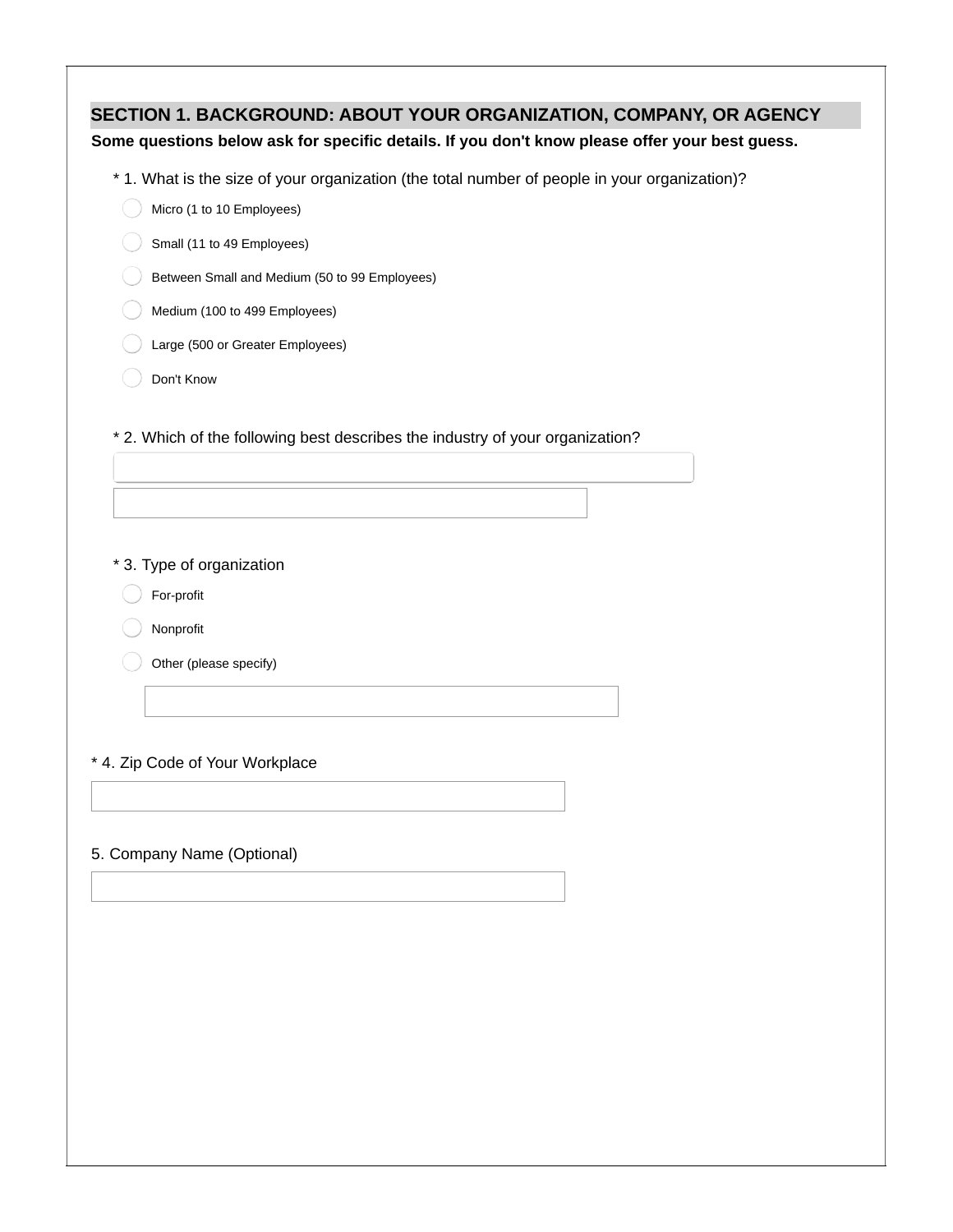## **SECTION 2. ORGANIZATIONAL HEALTH STATUS**

#### **PART A. ORGANIZATIONAL HEALTH**

\* 6. For the next two statements, "financial health" is defined as your perception of overall financial stability and prosperity within the past 6 months.

### **What is the current state of financial health...**

|                                                                                                                                                          | Growing                           | <b>Slightly Growing</b> | Maintaining                      | Slightly<br>Struggling | Struggling                                   | Don't Know |
|----------------------------------------------------------------------------------------------------------------------------------------------------------|-----------------------------------|-------------------------|----------------------------------|------------------------|----------------------------------------------|------------|
| of other<br>organizations similar to<br>your own (in size and<br>industry).                                                                              |                                   |                         |                                  |                        |                                              |            |
| of your own<br>organization.                                                                                                                             |                                   |                         |                                  |                        |                                              |            |
| * 7. How would you forecast the financial health of your organization in the next 6 months?                                                              |                                   |                         |                                  |                        |                                              |            |
| <b>Getting Better</b>                                                                                                                                    | <b>Getting Slightly</b><br>Better | Staying the Same        | <b>Getting Slightly</b><br>Worse |                        | <b>Getting Worse</b>                         | Don't Know |
|                                                                                                                                                          |                                   |                         |                                  |                        |                                              |            |
| * 8. Compared to the year before, how much has employee use of sick leave either decreased or increased?<br>Sick leave has<br>increased<br>significantly | Sick leave has<br>increased some  | No change               | Sick leave has<br>decreased some |                        | Sick leave has<br>decreased<br>significantly | Don't know |
|                                                                                                                                                          |                                   |                         |                                  |                        |                                              |            |
|                                                                                                                                                          |                                   |                         |                                  |                        |                                              |            |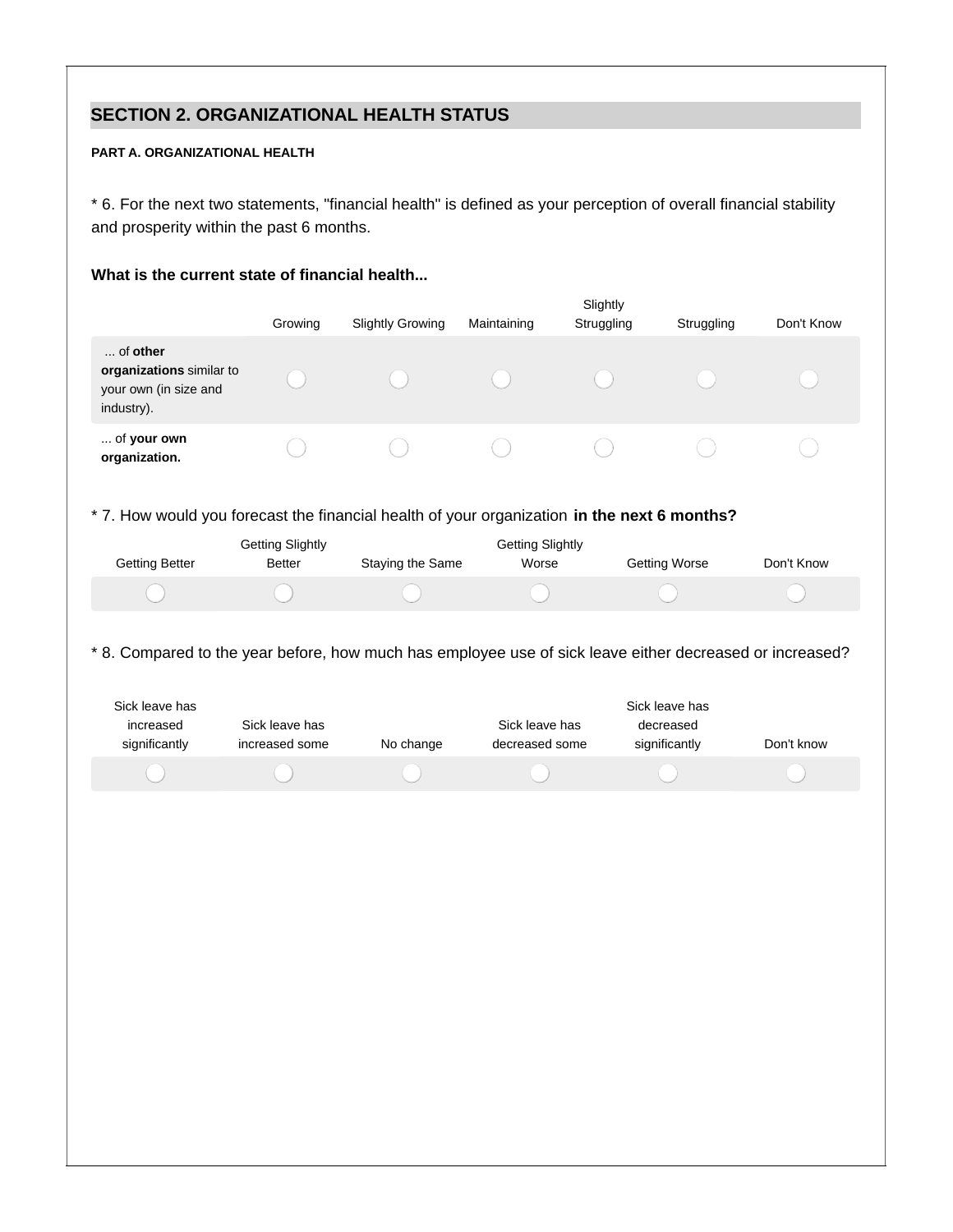\* 9. In the past 6 months, to what extent have financial health and productivity problems in your organization been caused by:

|                                                                                                    | Not at all | To a Small<br>Extent | To a Moderate<br>Extent | To a Large<br>Extent | To a Very Great<br>Extent | Don't Know |
|----------------------------------------------------------------------------------------------------|------------|----------------------|-------------------------|----------------------|---------------------------|------------|
| Employee stress or<br>burn-out                                                                     |            |                      |                         |                      |                           |            |
| Employee mental health<br>concerns<br>(depression/anxiety)                                         |            |                      |                         |                      |                           |            |
| Employee alcohol<br>misuse                                                                         |            |                      |                         |                      |                           |            |
| Other drug use (for<br>example, prescription<br>drug misuse, opioids,<br>marijuana, illegal drugs) |            |                      |                         |                      |                           |            |
| General health and well-<br>being (for example, poor<br>diet, lack of exercise)                    |            |                      |                         |                      |                           |            |
| Lack of sleep and<br>fatigue                                                                       |            |                      |                         |                      |                           |            |

### **PART B. TIME SPENT**

The next three items seek to understand the impact the above issues have had on both you and your employees.

### \* 10. How many hours do you work in a typical work week?

| 10 Hours | 100 Hours+ |  |
|----------|------------|--|
|          |            |  |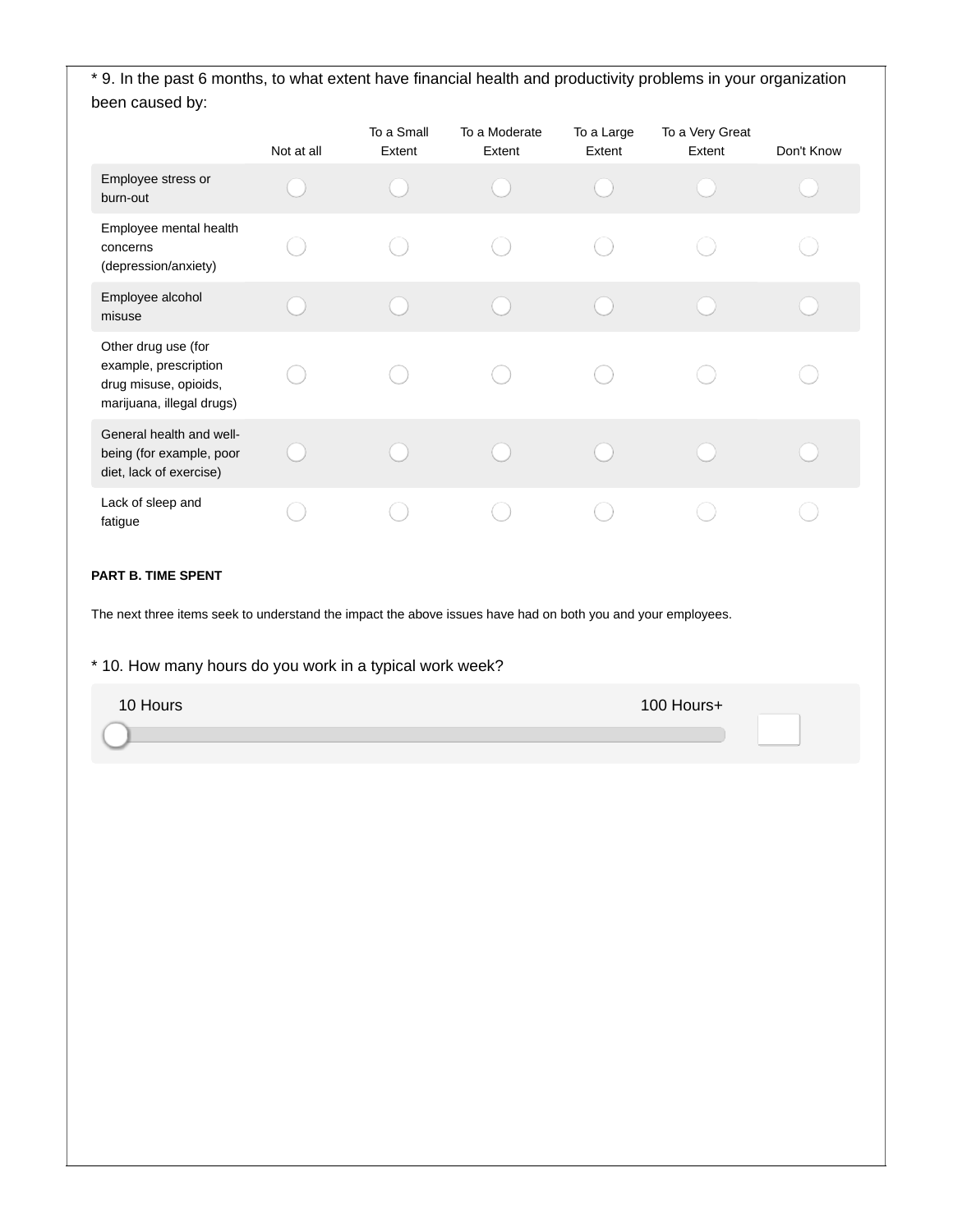| * 11. What percentage of your own time at work (in a typical month) have you spent dealing with the above |         |
|-----------------------------------------------------------------------------------------------------------|---------|
| work issues? This includes taking time to:                                                                |         |
|                                                                                                           |         |
| • put out fires or deal with crises<br>· do extra work you would otherwise not have to do                 |         |
| • take extra problem-solving time                                                                         |         |
| • talk to employees                                                                                       |         |
| · coach, counsel, or discipline                                                                           |         |
| • conduct performance reviews                                                                             |         |
| • meet with human resources                                                                               |         |
| • work with consultants or vendors                                                                        |         |
|                                                                                                           |         |
|                                                                                                           |         |
| 0%                                                                                                        | $90%+$  |
|                                                                                                           |         |
|                                                                                                           |         |
|                                                                                                           |         |
| * 12. For the typical employee, what percentage of an employee's workweek is unproductive because of      |         |
| their stress, burn-out, mental health, alcohol, or drug misuse issues?                                    |         |
| 0%                                                                                                        | $50% +$ |
|                                                                                                           |         |
|                                                                                                           |         |
|                                                                                                           |         |
|                                                                                                           |         |
|                                                                                                           |         |
|                                                                                                           |         |
|                                                                                                           |         |
|                                                                                                           |         |
|                                                                                                           |         |
|                                                                                                           |         |
|                                                                                                           |         |
|                                                                                                           |         |
|                                                                                                           |         |
|                                                                                                           |         |
|                                                                                                           |         |
|                                                                                                           |         |
|                                                                                                           |         |
|                                                                                                           |         |
|                                                                                                           |         |
|                                                                                                           |         |
|                                                                                                           |         |
|                                                                                                           |         |
|                                                                                                           |         |
|                                                                                                           |         |
|                                                                                                           |         |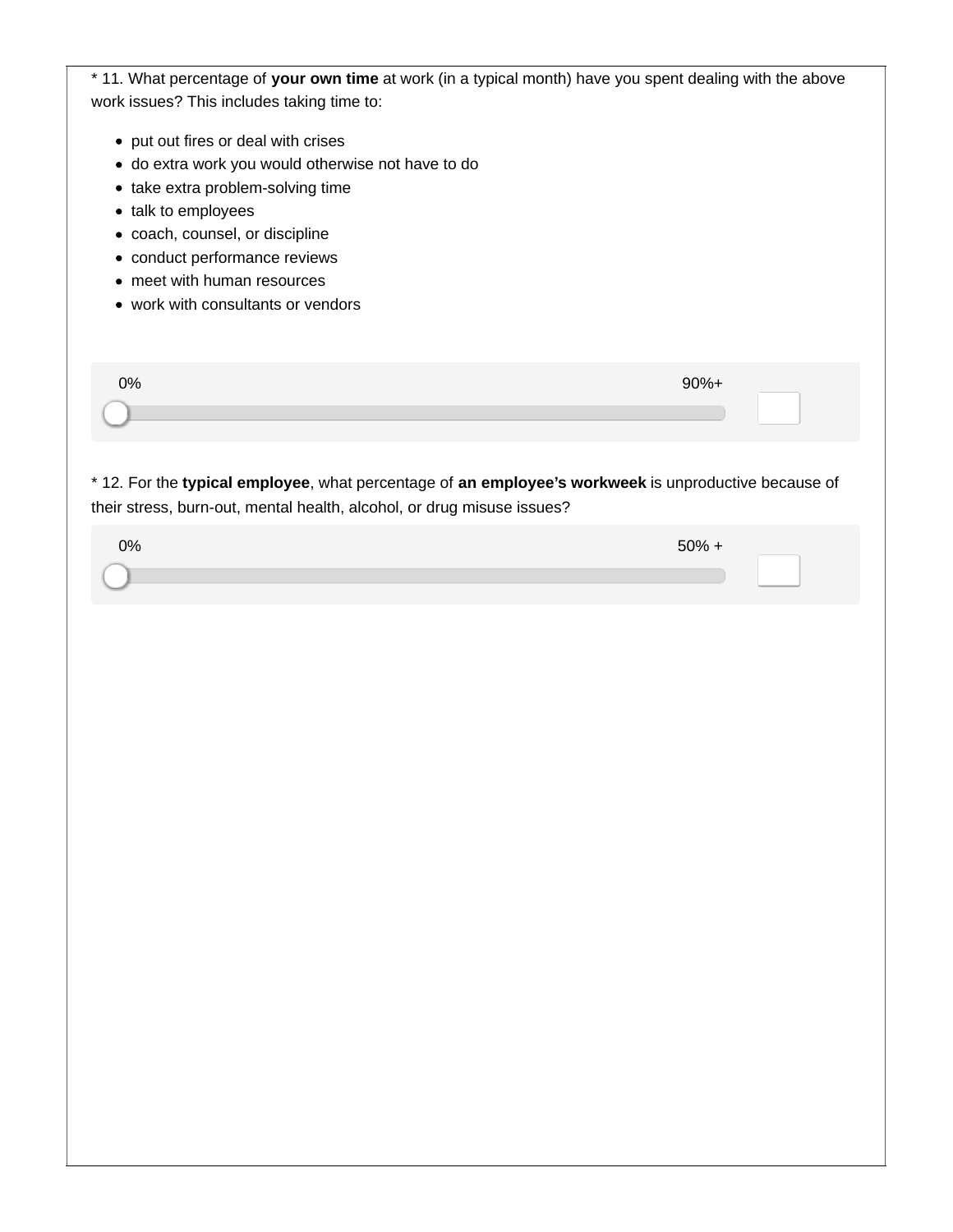## **SECTION 3. ORGANIZATIONAL HEALTH SUPPORTS**

#### **PART A. ADDRESSING THE PROBLEM**

Below are services/programs listed in National Surveys from *The Centers for Disease Control and Prevention* and the *International Foundation of Employee Benefit Plans*. These programs can be effective in reducing the problems you rated above.

| * 13. For each of the following, please check whether you know that your organization provides the service or                                                                                                                                  |  |
|------------------------------------------------------------------------------------------------------------------------------------------------------------------------------------------------------------------------------------------------|--|
| program.                                                                                                                                                                                                                                       |  |
| A. DEPRESSION AND STRESS COACHING OR COUNSELING. Free or subsidized lifestyle coaching/counseling or self-<br>management programs that give employees skills for managing depression or major stress.                                          |  |
| B. MANAGER TRAINING ON STRESS. Train managers to improve their ability to recognize and reduce workplace stress-<br>related issues for themselves and the employees.                                                                           |  |
| C. POSITIVE RESILIENCE AND THRIVING. Train employees on positive attitudes toward stress, resilience, and thriving as an<br>individual and as a team.                                                                                          |  |
| D. MIND-BODY PRACTICE: MINDFULNESS, MEDITATION, YOGA. Interactive educational programs (for example,<br>workshops, lunch and learns, webinars) that give employees skills in meditation, relaxation, yoga, tai chi, qigong, deep<br>breathing. |  |
| E. ALCOHOL AND OTHER DRUG USE ASSESSMENT AND FEEDBACK. Alcohol and other substance use screening (for<br>example, through health risk assessment) followed by brief intervention and referral for treatment.                                   |  |
| F. EDUCATION ON HEALTH PROMOTION INTEGRATED WITH SUBSTANCE USE PREVENTION. Interactive educational<br>programs (for example, workshops, lunch and learns, webinars) that integrate health promotion with substance use prevention.             |  |
| G. EDUCATION ON SLEEP HABITS AND SLEEP DISORDERS. Interactive educational programs (for example, workshops,<br>lunch and learns, webinars) that address sleep habits and treatment of common sleep disorders.                                  |  |
| H. ANTI-STIGMA CAMPAIGNS AND PROMOTE A RECOVERY-FRIENDLY WORKPLACE. Institute policies and practices that<br>reduce the stigma of mental health and substance use disorders for employees and family members.                                  |  |
| I. COMMUNICATION, TEAM BUILDING, AND "SOFT" SKILLS DEVELOPMENT. Includes listening skills, teamwork,<br>identifying team strengths, and other practices to improve the work culture.                                                           |  |
| None of the above                                                                                                                                                                                                                              |  |

#### **PART B. YOUR SOLUTIONS**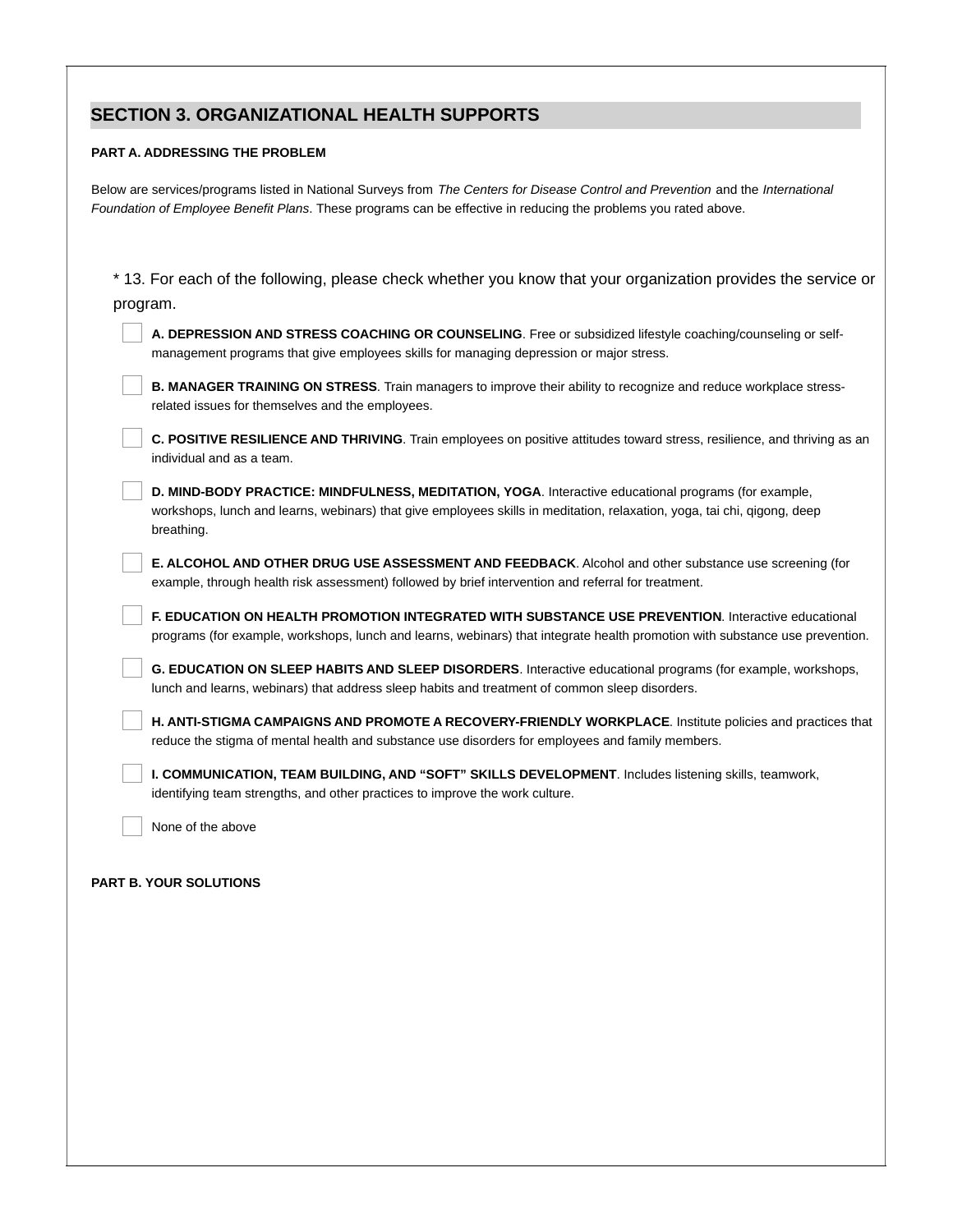#### \* 14. **SELECT YOUR TOP THREE**

Please select the three services that you are most interested in to help **reduce employee health issues.**

|                                                                                             | First Choice | Second Choice | <b>Third Choice</b> |
|---------------------------------------------------------------------------------------------|--------------|---------------|---------------------|
| A. DEPRESSION AND STRESS COACHING OR COUNSELING.                                            |              |               |                     |
| <b>B. MANAGER TRAINING ON STRESS.</b>                                                       |              |               |                     |
| <b>C. POSITIVE RESILIENCE AND THRIVING.</b>                                                 |              |               |                     |
| D. MIND-BODY PRACTICE: MINDFULNESS, MEDITATION, YOGA.                                       |              |               |                     |
| E. ALCOHOL AND OTHER DRUG USE ASSESSMENT AND FEEDBACK.                                      |              |               |                     |
| <b>E. EDUCATION ON HEALTH PROMOTION INTEGRATED WITH</b><br><b>SUBSTANCE USE PREVENTION.</b> |              |               |                     |
| <b>G. EDUCATION ON SLEEP HABITS AND SLEEP DISORDERS.</b>                                    |              |               |                     |
| <b>H. ANTI-STIGMA CAMPAIGNS AND PROMOTE A RECOVERY-FRIENDLY</b><br><b>WORKPLACE.</b>        |              |               |                     |
| I. COMMUNICATION, TEAM BUILDING, AND "SOFT" SKILLS<br><b>DEVELOPMENT.</b>                   |              |               |                     |

\* 15. Imagine your organization implemented the three services you selected above. To what extent would these help with reducing your employees' substance misuse risk and improving their mental well-being?

- Not at all
- A little

Some

A lot

A great deal

Don't Know

\* 16. If services are available, how likely is your organization to implement the three services?

| <b>Extremely Unlikely</b> |  |
|---------------------------|--|
|                           |  |

- Unlikely
- Neutral
- Likely
- Extremely Likely
- Don't Know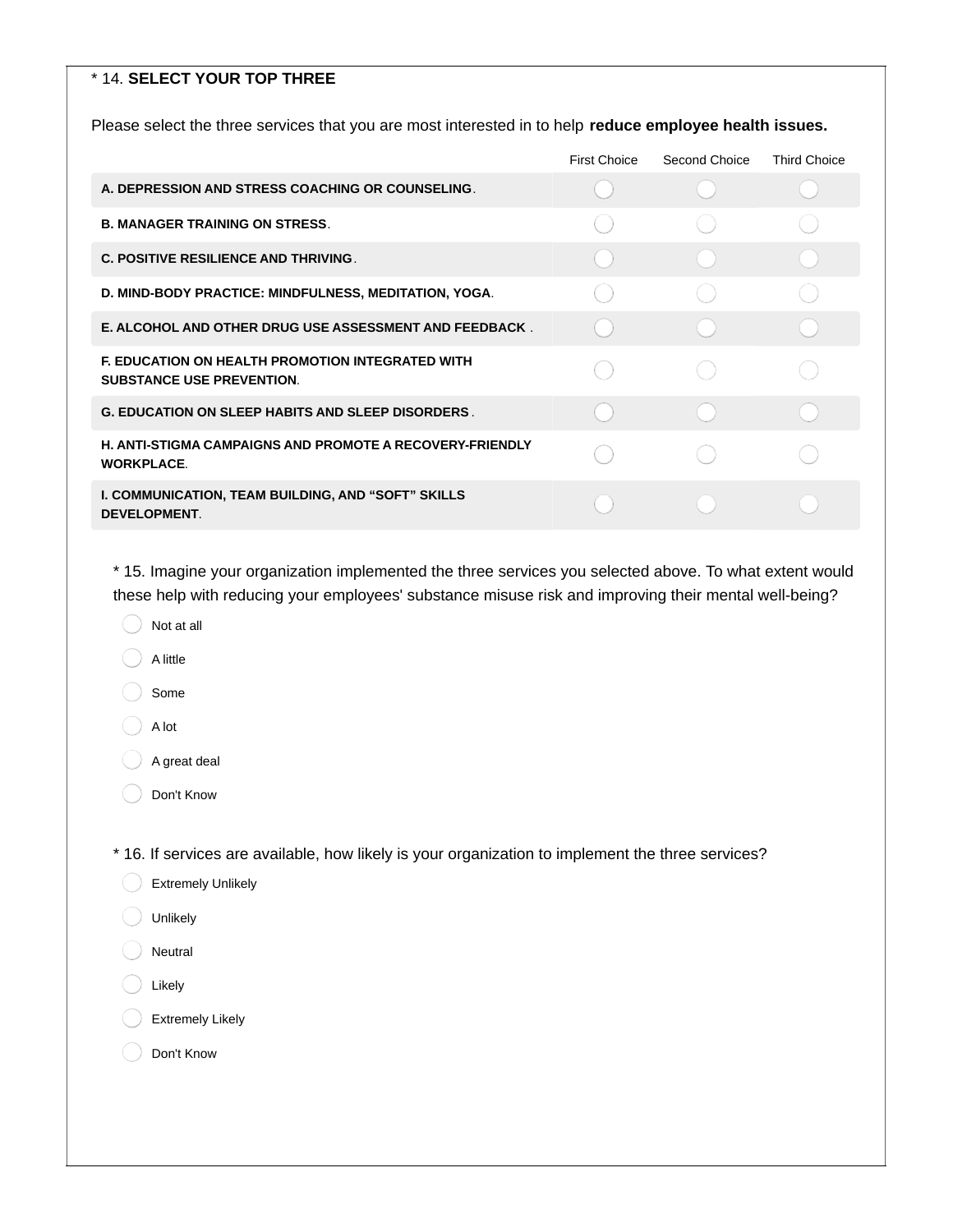| * 17. What percentage of employees would your organization offer these services to?                                                                              |            |
|------------------------------------------------------------------------------------------------------------------------------------------------------------------|------------|
| Selected Group (for<br>example: 10%)                                                                                                                             | All (100%) |
| * 18. If services are available, how confident are you in your organization's ability to implement any of the top 3<br>services you selected for your workplace? |            |
| Not confident<br>A little confident                                                                                                                              |            |
| Somewhat confident                                                                                                                                               |            |

- Confident
- Very confident
- Don't Know

\* 19. If your organization were to offer employees the **number one service** that was selected above, how much would your organization be willing to spend per employee per year?

- Maximum of \$100 per employee per year  $($
- $\big)$  \$100 \$200 per employee per year
- $\big)$  \$200 \$400 per employee per year
- \$400 \$700 per employee per year
- Over \$700 per employee per year
- None of the Above
- Don't Know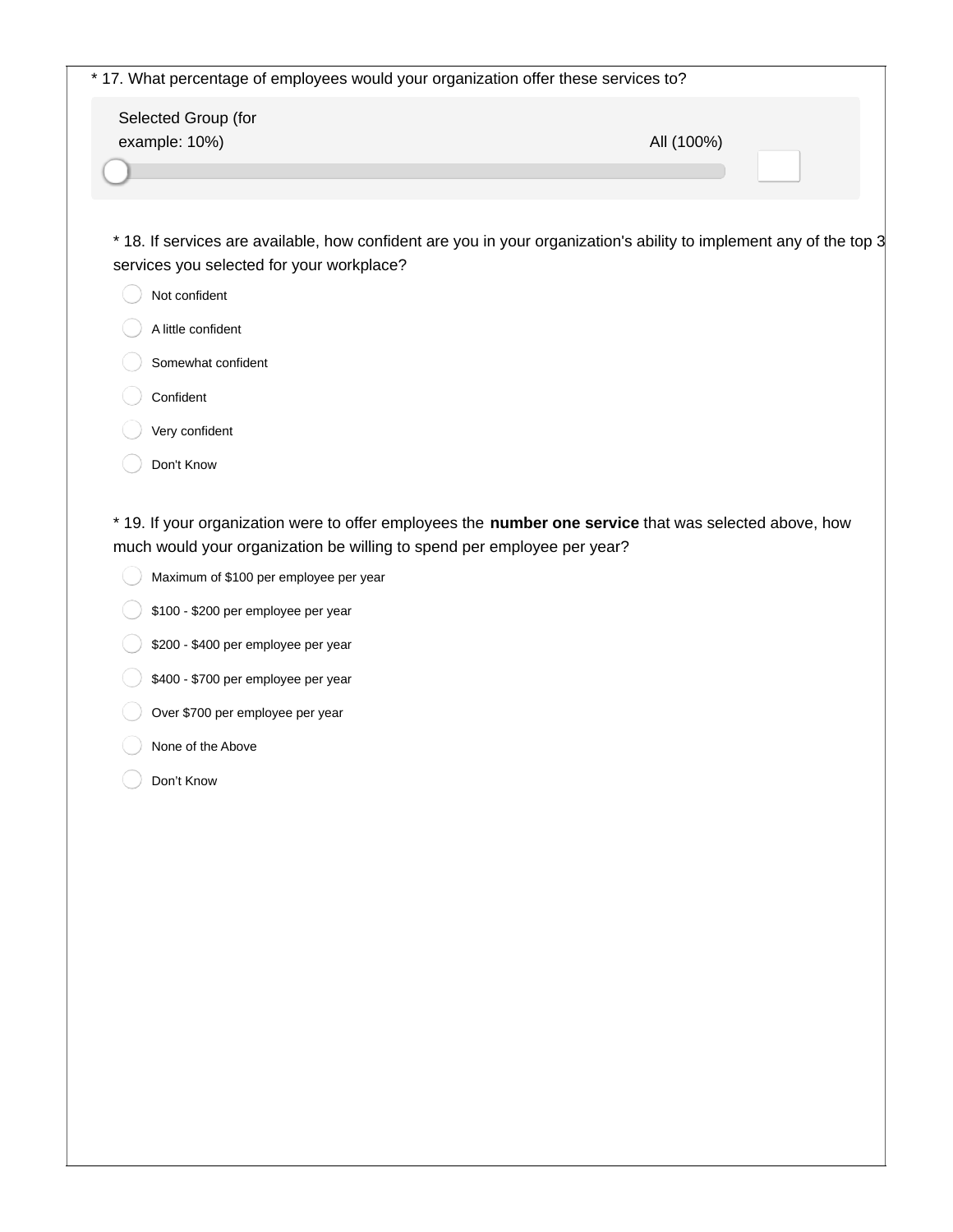| * 20. PREVENTING PRESCRIPTION DRUG/OPIOID MISUSE. We also want to know your organization's                                                                                                                   |
|--------------------------------------------------------------------------------------------------------------------------------------------------------------------------------------------------------------|
| interest in offering programs that address the current and growing Opioid epidemic, including Prescription                                                                                                   |
| Drug and Opioid misuse. This includes any one of a range of proven strategies. Please check below any you                                                                                                    |
| are interested in having.                                                                                                                                                                                    |
| Provide and promote interactive educational programming on empowering employees to be more health-conscious and find<br>healthy alternatives for dealing with pain, anxiety, sleep, energy, or other issues. |
| Offering and promoting alternative pain management treatments                                                                                                                                                |
| Limiting number of pills post-surgery                                                                                                                                                                        |
| Narcan (Naloxone HCI)-an opioid antidote used in event of overdoes-available at worksite                                                                                                                     |
| Prior authorization of outpatient opioid prescriptions in excess of a specified number of days                                                                                                               |
| Revised company policies regarding substance use disorders                                                                                                                                                   |
| Allow Certified Peer Recovery Specialists (who coach workers in recovery) to meet with employees at the worksite as requested<br>or needed                                                                   |
| Increased drug-testing                                                                                                                                                                                       |
| None of the above                                                                                                                                                                                            |
| Drug and Opioid Misuse" when compared to your top three choices of interest?<br>Much less important                                                                                                          |
| Less important                                                                                                                                                                                               |
| Of equal importance                                                                                                                                                                                          |
| More important                                                                                                                                                                                               |
| Much more important                                                                                                                                                                                          |
|                                                                                                                                                                                                              |
|                                                                                                                                                                                                              |
|                                                                                                                                                                                                              |
|                                                                                                                                                                                                              |
|                                                                                                                                                                                                              |
|                                                                                                                                                                                                              |
|                                                                                                                                                                                                              |
|                                                                                                                                                                                                              |
|                                                                                                                                                                                                              |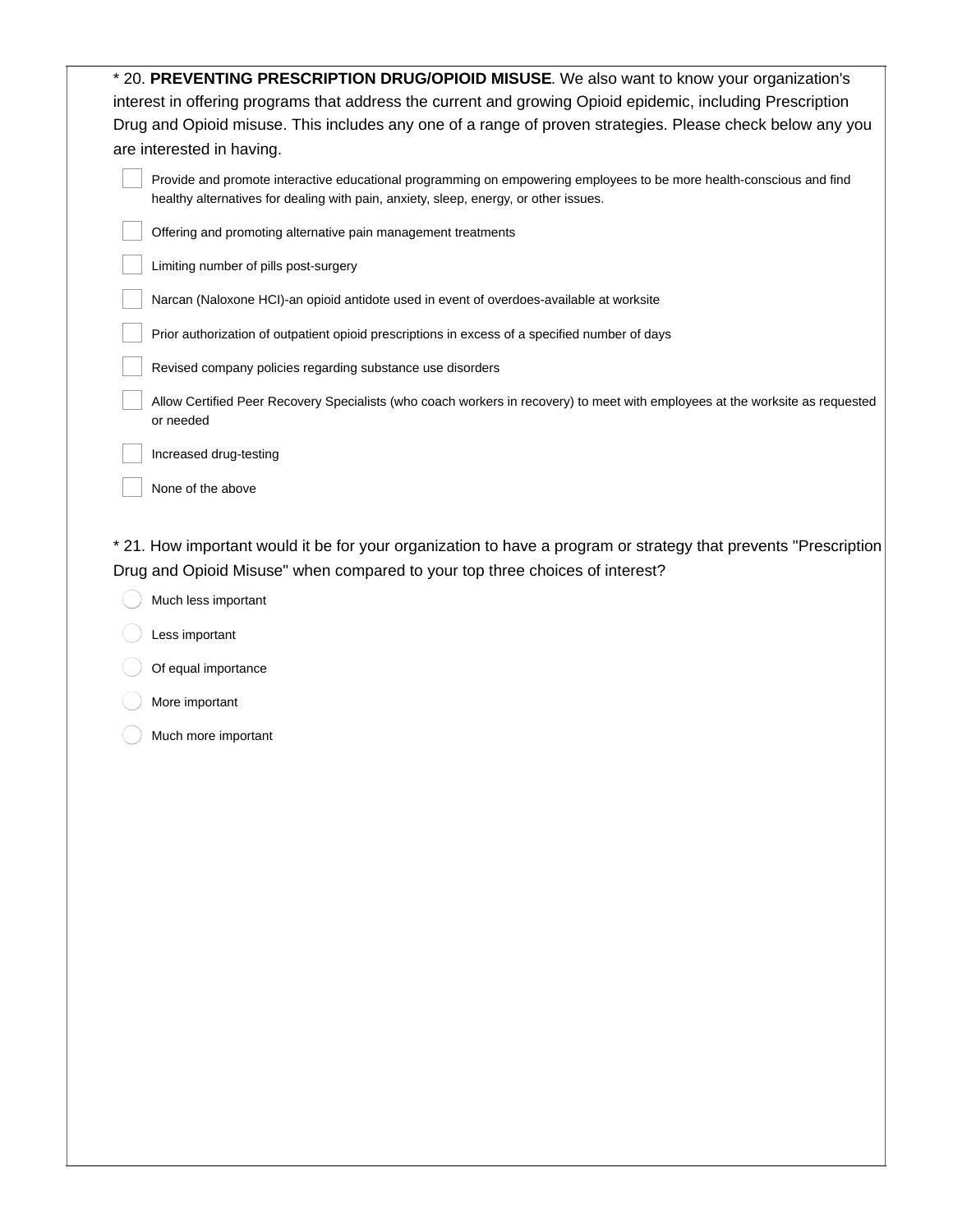| <b>Section 4. ABOUT YOUR EMPLOYEES</b>                                                                                                                       |
|--------------------------------------------------------------------------------------------------------------------------------------------------------------|
| This section helps to estimate financial impact of health problems.                                                                                          |
| <b>FULL-TIME EMPLOYEES</b>                                                                                                                                   |
| * 22. How many full-time employees does your organization employ in your local area (or best estimate)?                                                      |
| Don't Know                                                                                                                                                   |
| Number of Employees                                                                                                                                          |
|                                                                                                                                                              |
|                                                                                                                                                              |
| * 23. What is the average hourly pay of your full-time employees?                                                                                            |
| Don't Know<br>Hourly Pay                                                                                                                                     |
|                                                                                                                                                              |
|                                                                                                                                                              |
| * 24. On average, how many hours do your full-time employees work per week? (Or best estimate)                                                               |
| Don't Know                                                                                                                                                   |
| Hours Worked a Week                                                                                                                                          |
|                                                                                                                                                              |
| <b>PART-TIME EMPLOYEES</b>                                                                                                                                   |
|                                                                                                                                                              |
| * 25. How many part-time employees (less than 30 hours per week and are regular, contract, or seasonal)<br>does your organization employ in your local area? |
| Don't Know                                                                                                                                                   |
| Number of Employees                                                                                                                                          |
|                                                                                                                                                              |
|                                                                                                                                                              |
| * 26. What is the average hourly pay of your part-time employees?                                                                                            |
| Don't Know                                                                                                                                                   |
| Hourly Pay                                                                                                                                                   |
|                                                                                                                                                              |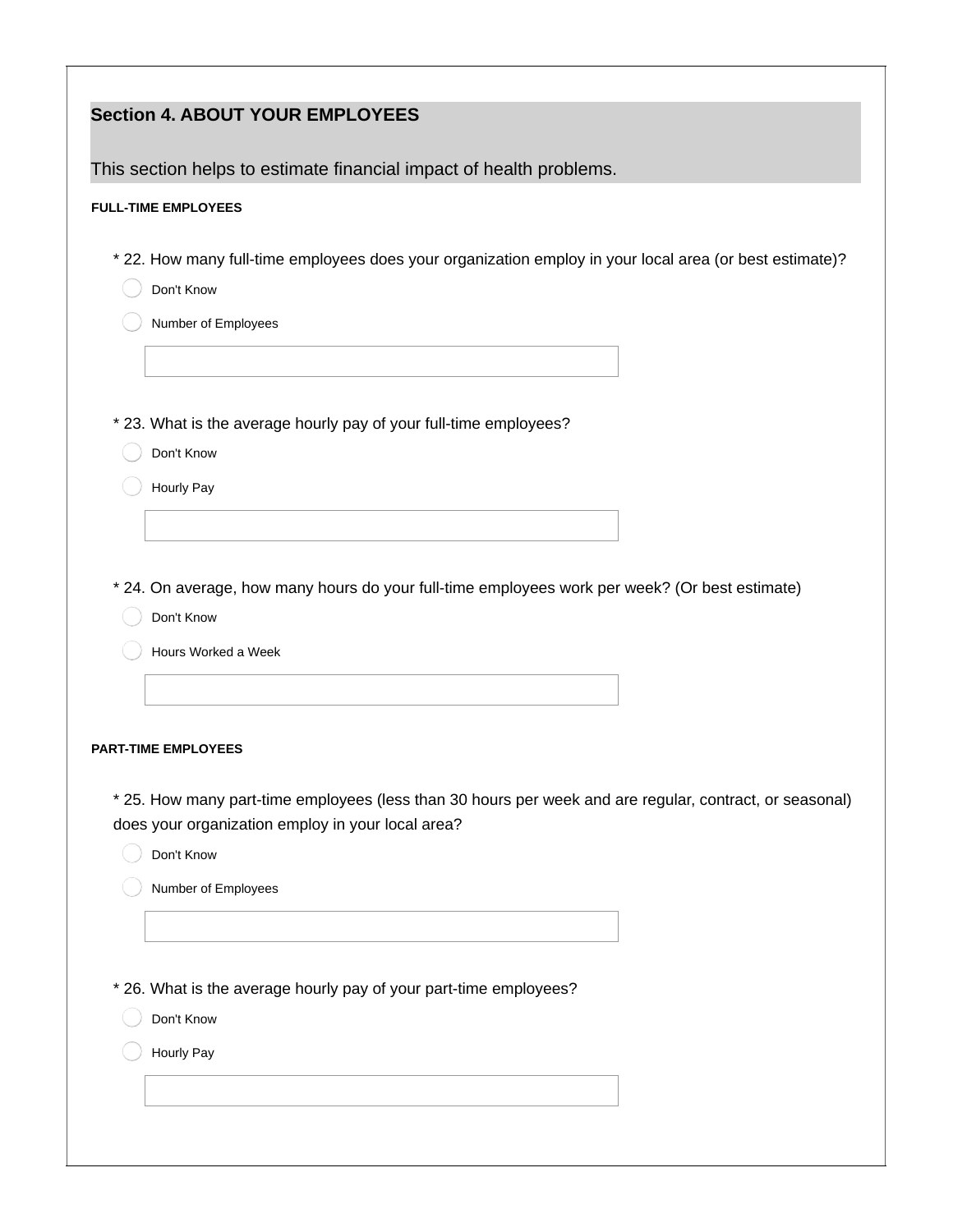|  |  |  |  |  |  |  | * 27. On average, how many hours do your part-time employee works per week? (Or best estimate) |
|--|--|--|--|--|--|--|------------------------------------------------------------------------------------------------|
|--|--|--|--|--|--|--|------------------------------------------------------------------------------------------------|

Don't Know

Hours Worked a Week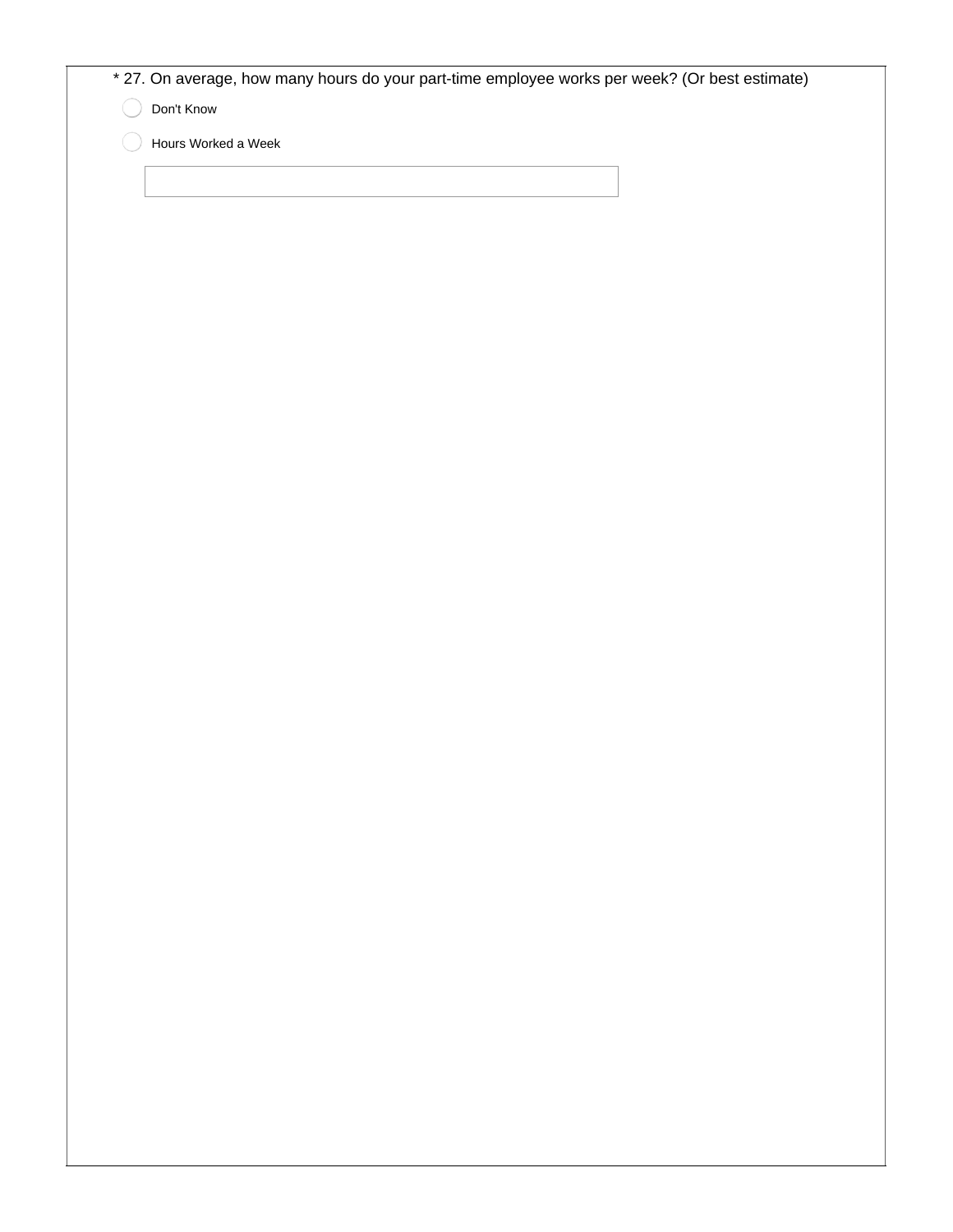## **SECTION 5. ABOUT YOU**

If you would like to receive a copy of the survey findings, please enter your contact information below. Your contact information will be kept confidential not be paired with your responses in our reports.

28. Name (Optional)

29. Email Address (Optional)

\* 30. Job Title

CEO/COO/CFO/CIO/CHRO/CMO/President

Director/Vice President

Owner/Founder

Senior Manager

Manager/Supervisor

Health and Wellness Professional (Consultant, Coach)

Other (please specify)

31. What is your level of annual total compensation? (Optional. Please note that this information helps us better estimate the costs of dealing with employees with low well-being. Your salary will be kept confidential.)

- $<$  \$25,000
- \$25,000 \$49,999
- \$50,000 \$74,999
- \$75,000 \$99,999
- \$100,00 \$124,999
- \$125,000 \$149,999
- \$150,000 \$199,000

\$200,000 or more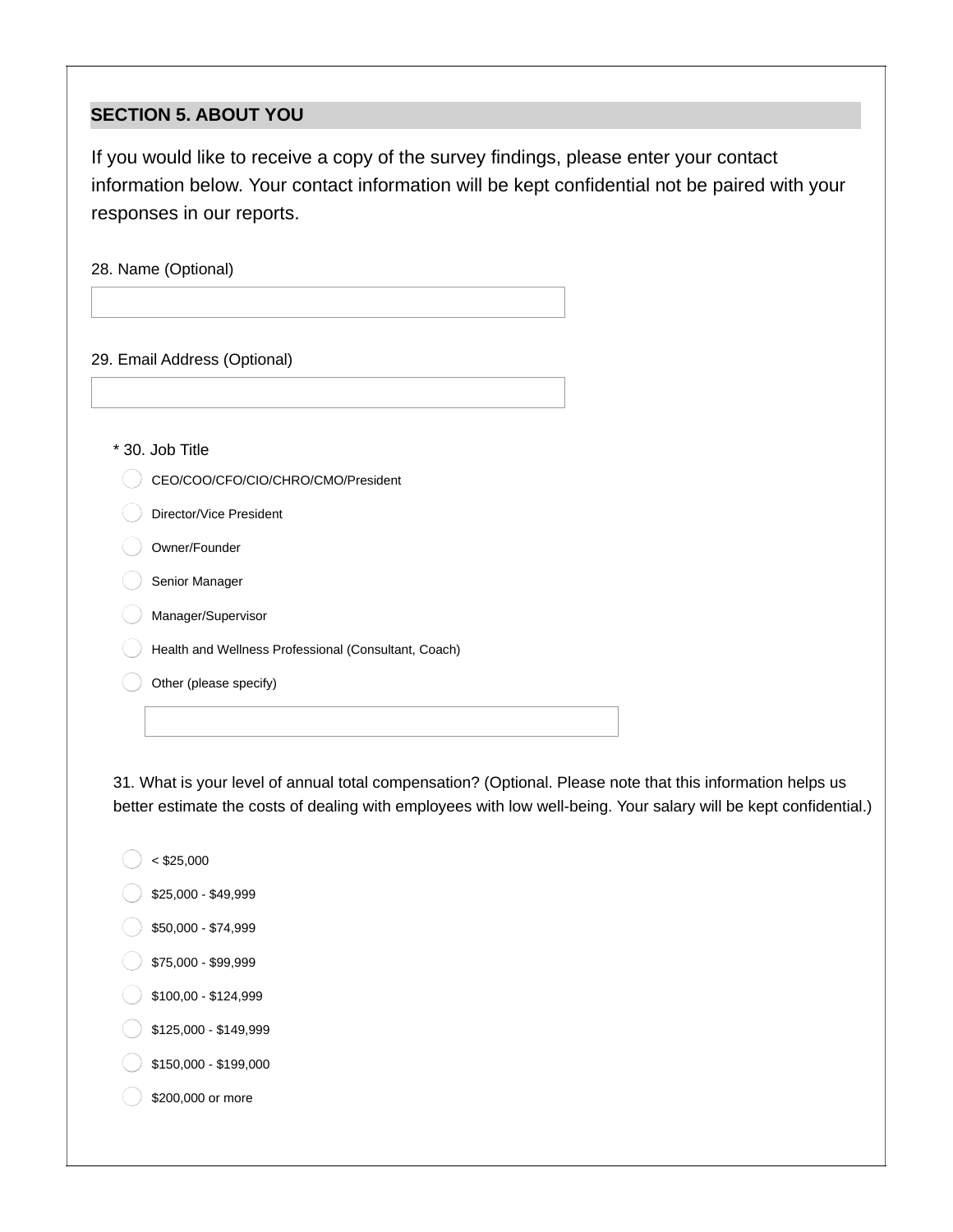| * 32. Does your company have an Employee Assistance Program (EAP)--for example, access to 24/7 mental<br>health and substance misuse counseling for employees? |
|----------------------------------------------------------------------------------------------------------------------------------------------------------------|
| Yes - we have an EAP vendor                                                                                                                                    |
| Yes - we get EAP services included with a health plan or insurance                                                                                             |
| No                                                                                                                                                             |
| Don't Know                                                                                                                                                     |
|                                                                                                                                                                |
| * 33. How much does your organization currently spend annually for employee well-being, stress                                                                 |
| management, and EAP (beyond what is included in health plan services)?                                                                                         |
| Don't Know                                                                                                                                                     |
| \$                                                                                                                                                             |
|                                                                                                                                                                |
|                                                                                                                                                                |
| * 34. How effective has your EAP been in helping employees address mental health risk or other issues<br>described in this survey?                             |
| Not effective                                                                                                                                                  |
| A little effective                                                                                                                                             |
| Somewhat effective                                                                                                                                             |
|                                                                                                                                                                |
| Effective                                                                                                                                                      |
| Very effective                                                                                                                                                 |
| Don't Know                                                                                                                                                     |
| N/A - We do not have an EAP                                                                                                                                    |
|                                                                                                                                                                |
|                                                                                                                                                                |
|                                                                                                                                                                |
|                                                                                                                                                                |
|                                                                                                                                                                |
|                                                                                                                                                                |
|                                                                                                                                                                |
|                                                                                                                                                                |
|                                                                                                                                                                |
|                                                                                                                                                                |
|                                                                                                                                                                |
|                                                                                                                                                                |
|                                                                                                                                                                |